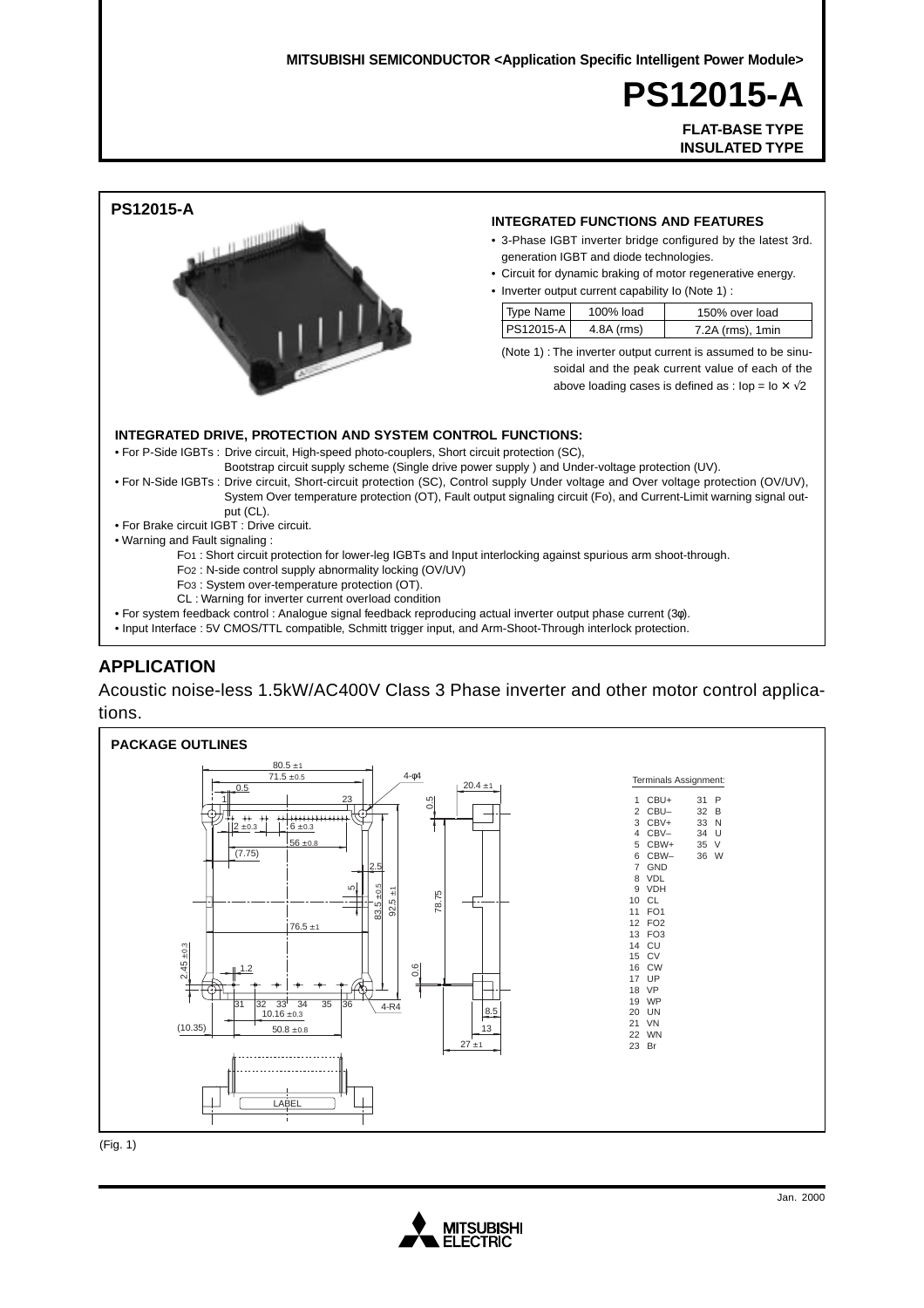**FLAT-BASE TYPE INSULATED TYPE**



(Fig. 2)

### **MAXIMUM RATINGS** (Tj = 25°C) **INVERTER PART (Including Brake Part)**

| Symbol               | Item                                              | Condition                                      | Ratings  | Unit   |
|----------------------|---------------------------------------------------|------------------------------------------------|----------|--------|
| <b>VCC</b>           | Supply voltage                                    | Applied between P-N                            | 900      | $\vee$ |
| VCC(surge)           | Supply voltage (surge)                            | Applied between P-N, Surge-value               | 1000     |        |
| VP or VN             | Each output IGBT collector-emitter static voltage | Applied between P-U, V, W, Br or U, V, W, Br-N | 1200     | v      |
| $VP(S)$ or<br>VN(S)  | Each output IGBT collector-emitter surge voltage  | Applied between P-U, V, W, Br or U, V, W, Br-N | 1200     | $\vee$ |
| $\pm$ Ic( $\pm$ Icp) | Each output IGBT collector current                | $TC = 25^{\circ}C$                             | ±15(±30) | A      |
| lc(lcp)              | Brake IGBT collector current                      |                                                | 5(10)    | A      |
| IF(IFP)              | Brake diode anode current                         | Note: "()" means Ic peak value                 | 5(10)    | A      |

### **CONTROL PART**

| Symbol                | Item                                   | Condition                                                   | Ratings             | Unit |
|-----------------------|----------------------------------------|-------------------------------------------------------------|---------------------|------|
| VDH, VDB              | Supply voltage                         | Applied between VDH-GND, CBU+-CBU-,<br>CBV+-CBV-, CBW+-CBW- | 20                  |      |
| <b>V<sub>DL</sub></b> | Supply voltage                         | Applied between VDL-GND                                     |                     |      |
| <b>VCIN</b>           | Input signal voltage                   | Applied between UP · VP · WP · UN · VN ·<br>$WN · Br-GND$   | $-0.5 \sim$ VDL+0.5 |      |
| <b>VFO</b>            | Fault output supply voltage            | Applied between FO1 · FO2 · FO3-GND                         | $-0.5 - 7$          |      |
| <b>IFO</b>            | Fault output current                   | Sink current of FO1 · FO2 · FO3                             | 15                  | mA   |
| <b>VCL</b>            | Current-limit warning output voltage   | Applied between CL-GND                                      | $-0.5 - 7$          |      |
| ICL                   | CL output current                      | Sink current of CL                                          | 15                  | mA   |
| Ico                   | Analogue-current-signal output current | Sink current of $CU \cdot CV \cdot CW$                      | ±1                  | mA   |

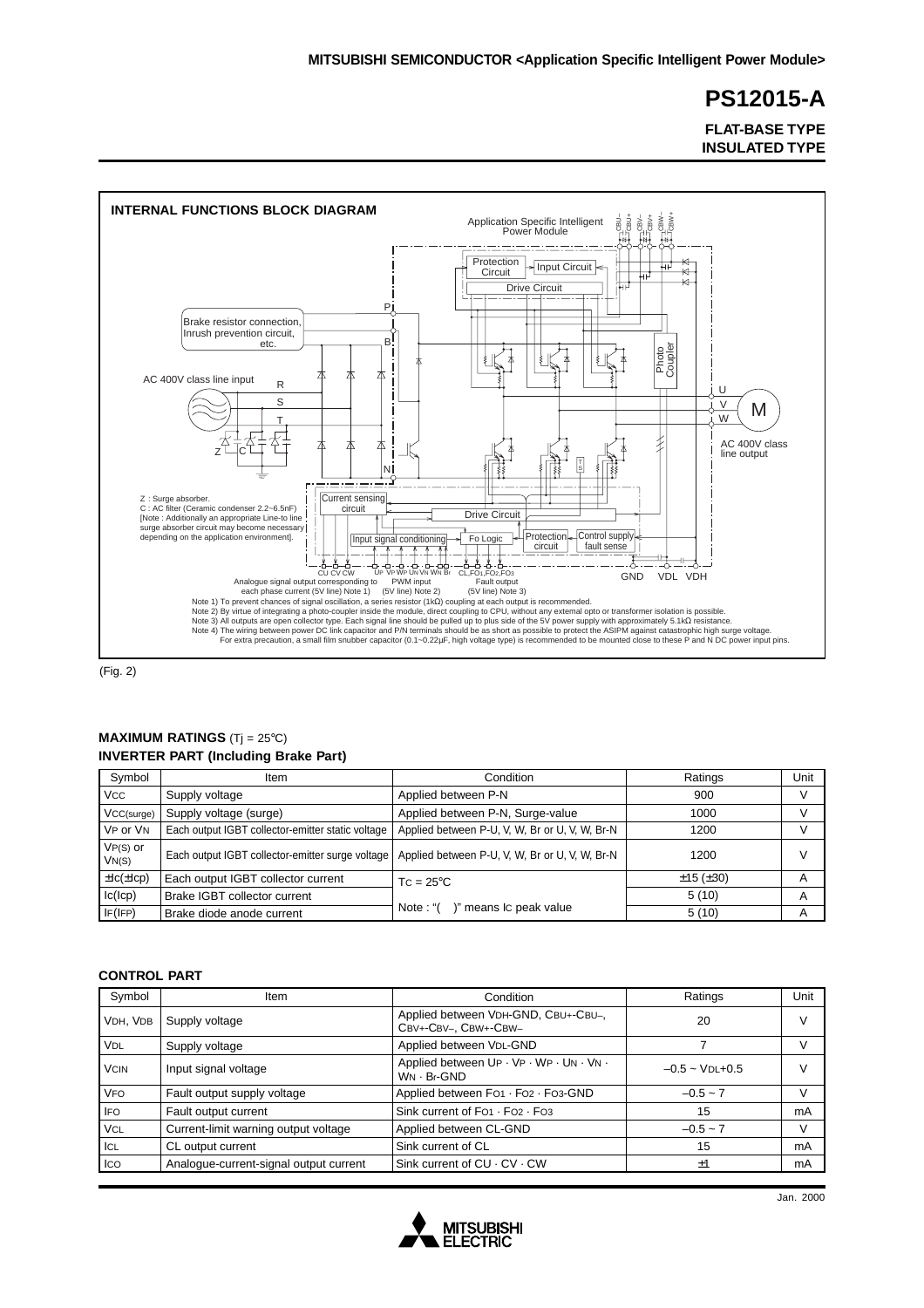**FLAT-BASE TYPE INSULATED TYPE**

### **TOTAL SYSTEM**

| Symbol         | Item                              | Condition                                                                  | Ratings       | Unit         |
|----------------|-----------------------------------|----------------------------------------------------------------------------|---------------|--------------|
|                | Junction temperature              | (Note 2)                                                                   | $-20 - +125$  | $^{\circ}C$  |
| Tstg           | Storage temperature               |                                                                            | $-40 - +125$  | $^{\circ}C$  |
| T <sub>C</sub> | Module case operating temperature | (Fig. 3)                                                                   | $-20 - +100$  | $^{\circ}$ C |
| <b>VISO</b>    | Isolation voltage                 | 60 Hz sinusoidal AC for 1 minute, between all terminals<br>and base plate. | 2500          | Vrms         |
|                | Mounting torque                   | Mounting screw: M3.5                                                       | $0.78 - 1.27$ | N·m          |

Note 2) : The item defines the maximum junction temperature for the power elements (IGBT/Diode) of the ASIPM to ensure safe operation. However, these power elements can endure instantaneous junction temperature as high as 150°C. To make use of this additional temperature allowance, a detailed study of the exact application conditions is required and, accordingly, necessary information is to be provided before use.

### **CASE TEMPERATURE MEASUREMENT POINT (3mm from the base surface)**



(Fig. 3)

### **THERMAL RESISTANCE**

| Symbol          |                                        | Condition                                      |      |      |       |                    |
|-----------------|----------------------------------------|------------------------------------------------|------|------|-------|--------------------|
|                 | Item                                   |                                                | Min. | Typ. | Max.  | Unit               |
| Rth(ic)Q        | Junction to case Thermal<br>Resistance | Inverter IGBT (1/6)                            |      |      | 1.9   | $\rm ^{\circ}$ C/W |
| $Rth$ (jc) $F$  |                                        | Inverter FWDi (1/6)                            |      |      | 5.3   | $\rm ^{\circ}$ C/W |
| $Rth(ic)$ QB    |                                        | <b>Brake IGBT</b>                              |      |      | 3.0   | °C/W               |
| $Rth$ ( $ c FB$ |                                        | Brake FWDi                                     |      |      | 7.3   | $\degree$ C/W      |
| $Rth(c-f)$      | <b>Contact Thermal Resistance</b>      | Case to fin, thermal grease applied (1 Module) |      |      | 0.040 | °C/W               |

### **ELECTRICAL CHARACTERISTICS** (Tj = 25°C, VDH = 15V , VDB = 15V, VDL = 5V unless otherwise noted)

|               |                                                                            |                                                                                                            |                                                         | Ratings |                          | Unit   |  |
|---------------|----------------------------------------------------------------------------|------------------------------------------------------------------------------------------------------------|---------------------------------------------------------|---------|--------------------------|--------|--|
| Symbol        | Item                                                                       | Condition                                                                                                  | Min.                                                    | Typ.    | Max.                     |        |  |
| VCE(sat)      | Collector-emitter saturation<br>voltage                                    | $VDL = 5V$ , $VDH = VDB = 15V$ Input = ON,<br>$Tj = 25^{\circ}C$ , $lc = 15A$                              |                                                         |         | 3.6                      | $\vee$ |  |
| <b>VEC</b>    | FWDi forward voltage                                                       | $Ti = 25^{\circ}C$ , Ic = -15A, Input = OFF                                                                |                                                         |         | 3.5                      | $\vee$ |  |
| VCE(sat)Br    | <b>Brake IGBT</b><br>Collector-emitter saturation voltage                  | $VDL = 5V$ , $VDH = 15V$ Input = ON, Tj = 25°C, Ic = 5A                                                    |                                                         |         | 3.6                      | $\vee$ |  |
| <b>VFBr</b>   | Brake diode forward voltage<br>$T_i = 25^{\circ}C$ , IF = 5A, Input = OFF  |                                                                                                            |                                                         |         | 3.5                      | $\vee$ |  |
| ton           |                                                                            | $1/2$ Bridge inductive, Input = ON                                                                         | 0.3                                                     | 1.2     | 2.0                      | μs     |  |
| $tc($ on $)$  | Switching times                                                            | $Vcc = 600V$ , Ic = 15A, Tj = 125°C                                                                        |                                                         | 0.5     | 1.4                      | μs     |  |
| toff          |                                                                            | $VDL = 5V$ , $VDH = 15V$ , $VDB = 15V$                                                                     |                                                         | 2.2     | 4.0                      | μs     |  |
| $tc($ off $)$ |                                                                            | Note: ton, toff include delay time of the internal control                                                 |                                                         | 0.9     | 1.6                      | μs     |  |
| trr           | FWD reverse recovery time                                                  | circuit.                                                                                                   |                                                         | 0.2     | $\overline{\phantom{0}}$ | μs     |  |
|               | Short circuit endurance<br>(Output, Arm, and Load, Short<br>Circuit Modes) | $Vcc \le 800V$ , Input = ON (One-Shot)<br>$Ti = 125^{\circ}C$ start<br>$13.5V \leq VDH = VDB = \leq 16.5V$ | • No destruction<br>• Fo output by protection operation |         |                          |        |  |
|               |                                                                            | Vcc ≤ 800V, Tj ≤ 125°C,                                                                                    | • No destruction                                        |         |                          |        |  |
|               | Switching SOA                                                              | $lc$ < $IoL(CL)$ operation level, $Input = ON$ ,                                                           | • No protecting operation                               |         |                          |        |  |
|               |                                                                            | $13.5V \leq VDH = VDB = \leq 16.5V$                                                                        | • No Fo output                                          |         |                          |        |  |
| <b>IDH</b>    | <b>VDH Circuit Current</b>                                                 | $VDL = 5V$ , $VDH = 15V$ , $VCIN = 5V$                                                                     |                                                         |         | 150                      | mA     |  |
| <b>IDL</b>    | <b>VDL Circuit Current</b><br>$VDL = 5V$ , $VDH = 15V$ , $VCIN = 5V$       |                                                                                                            |                                                         |         | 50                       | mA     |  |
| $Vth($ on)    | Input on threshold voltage                                                 |                                                                                                            |                                                         | 1.4     | 2.0                      | $\vee$ |  |
| $Vth$ (off)   | Input off threshold voltage                                                |                                                                                                            | 2.5                                                     | 3.0     | 4.0                      | $\vee$ |  |
| Ri            | Input pull-up resistor                                                     | Integrated between input terminal-VDH                                                                      |                                                         | 150     |                          | kΩ     |  |

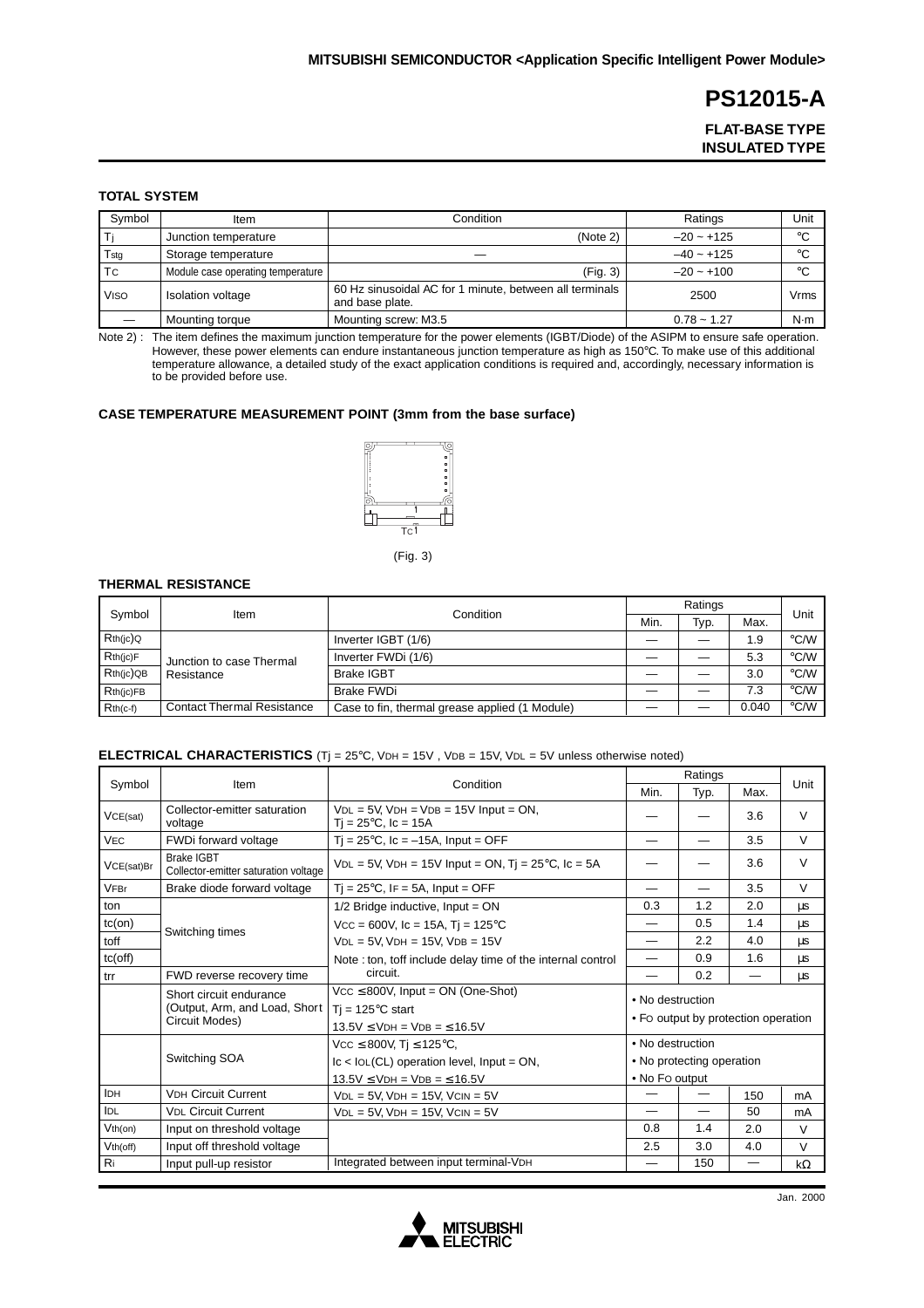**FLAT-BASE TYPE INSULATED TYPE**

|              | $\cdots$                                                                                           |      |                                  |                                                               | Ratings                                                 |                    |              |                          |                          |              |
|--------------|----------------------------------------------------------------------------------------------------|------|----------------------------------|---------------------------------------------------------------|---------------------------------------------------------|--------------------|--------------|--------------------------|--------------------------|--------------|
| Symbol       |                                                                                                    | Item |                                  |                                                               | Condition                                               |                    | Min.         | Typ.                     | Max.                     | Unit         |
| fPWM         | PWM input frequency                                                                                |      |                                  |                                                               | TC $\leq 100^{\circ}$ C, Tj $\leq 125^{\circ}$ C        |                    |              | $\overline{\phantom{0}}$ | 15                       | kHz          |
| txx          | Allowable input on-pulse width                                                                     |      |                                  | VDH = 15V, VDL = 5V, TC = $-20^{\circ}$ C ~ +100 $^{\circ}$ C | Note 3)                                                 | $\overline{2}$     |              | 500                      | $\mu s$                  |              |
| tdead        | Allowable input signal dead time<br>for blocking arm shoot-through                                 |      |                                  | $TC = -20°C \sim +100°C$                                      | Relates to corresponding inputs (Except brake part)     |                    | 4.0          |                          |                          | μs           |
| tint         | Input inter-lock sensing                                                                           |      |                                  |                                                               | Relates to corresponding inputs (Except brake part)     |                    |              | 65                       | 100                      | ns           |
| Vco          |                                                                                                    |      |                                  | $lc = 0A$                                                     | $VDH = 15V$                                             |                    | 1.87         | 2.27                     | 2.57                     | $\vee$       |
| VC+(200%)    | Analogue signal linearity with                                                                     |      |                                  | $ c =  OP(200\%) $                                            | $VDL = 5V$                                              |                    | 0.77         | 1.17                     | 1.47                     | $\vee$       |
| VC-(200%)    | output current                                                                                     |      |                                  | $ c = -IOP(200%)$                                             | $TC = -20 \sim 100^{\circ}C$                            | (Fig.4)            | 2.97         | 3.37                     | 3.67                     | $\vee$       |
| <b>AVCO</b>  | Offset change area vs temperature                                                                  |      |                                  |                                                               | $VDH = 15V$ , $VDL = 5V$ , $TC = -20 \sim 100^{\circ}C$ |                    |              | 15                       |                          | mV           |
| $VC+$        |                                                                                                    |      |                                  | $lc > IOP(200%), VDH = 15V,$                                  |                                                         |                    |              |                          | 0.7                      | $\vee$       |
| $VC-$        | Analogue signal output voltage limit                                                               |      |                                  | $VDL = 5V$                                                    |                                                         | (Fig. 4)           | 4.0          | —                        | —                        | $\vee$       |
| ΔVc(200%)    | Analogue signal overall linear<br>variation                                                        |      |                                  | $ VCO-VC\pm(200%) $                                           |                                                         |                    |              | 1.1                      | $\overline{\phantom{0}}$ | $\vee$       |
| <b>rCH</b>   | Analogue signal data hold<br>accuracy                                                              |      | $ c =  OP(200\%)$                | Correspond to max. 500us data hold period only,               | (Fig. 5)                                                | $-5$               |              | 5                        | $\%$                     |              |
| td(read)     | Analogue signal reading time                                                                       |      | After input signal trigger point |                                                               | (Fig. 8)                                                |                    | 3            | $\overline{\phantom{0}}$ | $\mu s$                  |              |
| ICL(H)       | Idle<br>Signal output cur-                                                                         |      |                                  |                                                               |                                                         |                    |              | 1                        | μA                       |              |
| ICL(L)       | rent of CL operation<br>Active                                                                     |      | Open collector onput             |                                                               |                                                         |                    | $\mathbf{1}$ |                          | mA                       |              |
| ±IOL         | CL warning operation level                                                                         |      |                                  |                                                               | $VDL = 5V$ . $VDH = 15V$ . TC = -20 ~ 100°C             | (Note 4)           | 12.90        | 15.61                    | 19.68                    | Α            |
| <b>SC</b>    | Short circuit current trip level                                                                   |      |                                  | $Ti = 25^{\circ}C$                                            |                                                         | (Fig. 7), (Note 5) | 21.70        | 38.00                    | 55.10                    | A            |
| OT           | Over tenperature                                                                                   |      | Trip level                       |                                                               |                                                         |                    | 100          | 110                      | 120                      | $^{\circ}$ C |
| OTr          | protection                                                                                         |      | Reset level                      |                                                               | $VDL = 5V$ , $VDH = 15V$                                |                    |              | 90                       |                          | $^{\circ}C$  |
| <b>UVDB</b>  |                                                                                                    |      | Trip level                       |                                                               |                                                         |                    | 10.0         | 11.0                     | 12.0                     | $\vee$       |
| <b>UVDBr</b> |                                                                                                    |      | Reset level                      |                                                               |                                                         |                    | 10.5         | 11.5                     | 12.5                     | $\vee$       |
| <b>UVDH</b>  | Supply circuit                                                                                     |      | Trip level                       |                                                               |                                                         |                    | 11.05        | 12.00                    | 12.75                    | $\vee$       |
| <b>UVDHr</b> | under and<br>Reset level<br>over voltage<br>Trip level<br>protection<br>Reset level<br>Filter time |      |                                  | $TC = -20°C \sim +100°C$<br>$Ti \leq 125^{\circ}C$            |                                                         | 11.55              | 12.50        | 13.25                    | $\vee$                   |              |
| <b>OVDH</b>  |                                                                                                    |      |                                  |                                                               |                                                         | 18.00              | 19.20        | 20.15                    | $\vee$                   |              |
| <b>OVDHr</b> |                                                                                                    |      |                                  |                                                               |                                                         | 16.50              | 17.50        | 18.65                    | $\vee$                   |              |
| tdv          |                                                                                                    |      |                                  |                                                               |                                                         |                    | 10           |                          | μs                       |              |
| IFO(H)       |                                                                                                    |      | Idle                             |                                                               |                                                         |                    |              |                          | 1                        | μA           |
| IFO(L)       | Fault output current                                                                               |      | Active                           | Open collector output                                         |                                                         |                    |              | $\mathbf{1}$             | $\overline{\phantom{0}}$ | mA           |

### **ELECTRICAL CHARACTERISTICS** (Ti = 25°C, VDH = 15V, VDB = 15V, VDL = 5V unless otherwise noted)

(Note 3) : (a) Allowable minimum input on-pulse width : This item applies to P-side circuit only.

(b) Allowable maximum input on-pulse width : This item applies to both P-side and N-side circuits excluding the brake circuit.

(Note4) : CL output : The "current limit warning (CL) operation circuit outputs warning signal whenever the arm current exceeds this limit. The circuit is reset automatically by the next input signal and thus, it operates on a pulse-by-pulse scheme.

(Note5) : The short circuit protection works instantaneously when a high short circuit current flows through an internal IGBT rising up momentarily. The protection function is, thus meant primarily to protect the ASIPM against short circuit distraction. Therefore, this function is not recommended to be used for any system load current regulation or any over load control as this might, cause a failure due to excessive temperature rise. Instead, the analogue current output feature or the over load warning feature (CL) should be appropriately used for such current regulation or over load control operation. In other words, the PWM signals to the ASIPM should be shut down, in principle, and not to be restarted before the junction temperature would recover to normal, as soon as a fault is feed back from its FO1 pin of the ASIPM indicating a short circuit situation.

### **RECOMMENDED CONDITIONS**

|                                             |                                                              | Condition                                                   | Ratings |      |      | Unit      |  |
|---------------------------------------------|--------------------------------------------------------------|-------------------------------------------------------------|---------|------|------|-----------|--|
| Symbol                                      | Item                                                         |                                                             | Min.    | Typ. | Max. |           |  |
| <b>VCC</b>                                  | Supply voltage                                               | Applied between P-N                                         |         | 600  | 800  | V         |  |
| VDH, VDB                                    | Control supply voltage                                       | Applied between VDH-GND, CBU+-CBU-, CBV+-CBV-,<br>CBW+-CBW- |         | 15.0 | 16.5 | v         |  |
| <b>VDL</b>                                  | Control supply voltage                                       | Applied between VDL-GND                                     |         | 5.0  | 5.2  | V         |  |
| $\Delta$ VDH, $\Delta$ VDB,<br>$\Delta$ VDL | Supply voltage ripple                                        |                                                             | $-1$    |      | $+1$ | $V/\mu s$ |  |
| VCIN(0n)                                    | Input ON voltage                                             |                                                             |         |      | 0.3  | V         |  |
| VCIN(off)                                   | Input OFF voltage                                            |                                                             | 4.8     |      |      |           |  |
| fPWM                                        | PWM Input frequency                                          | Using application circuit                                   |         | 10   | 15   | kHz       |  |
| tdead                                       | Using application circuit<br>Arm shoot-through blocking time |                                                             | 4.0     |      |      | μs        |  |

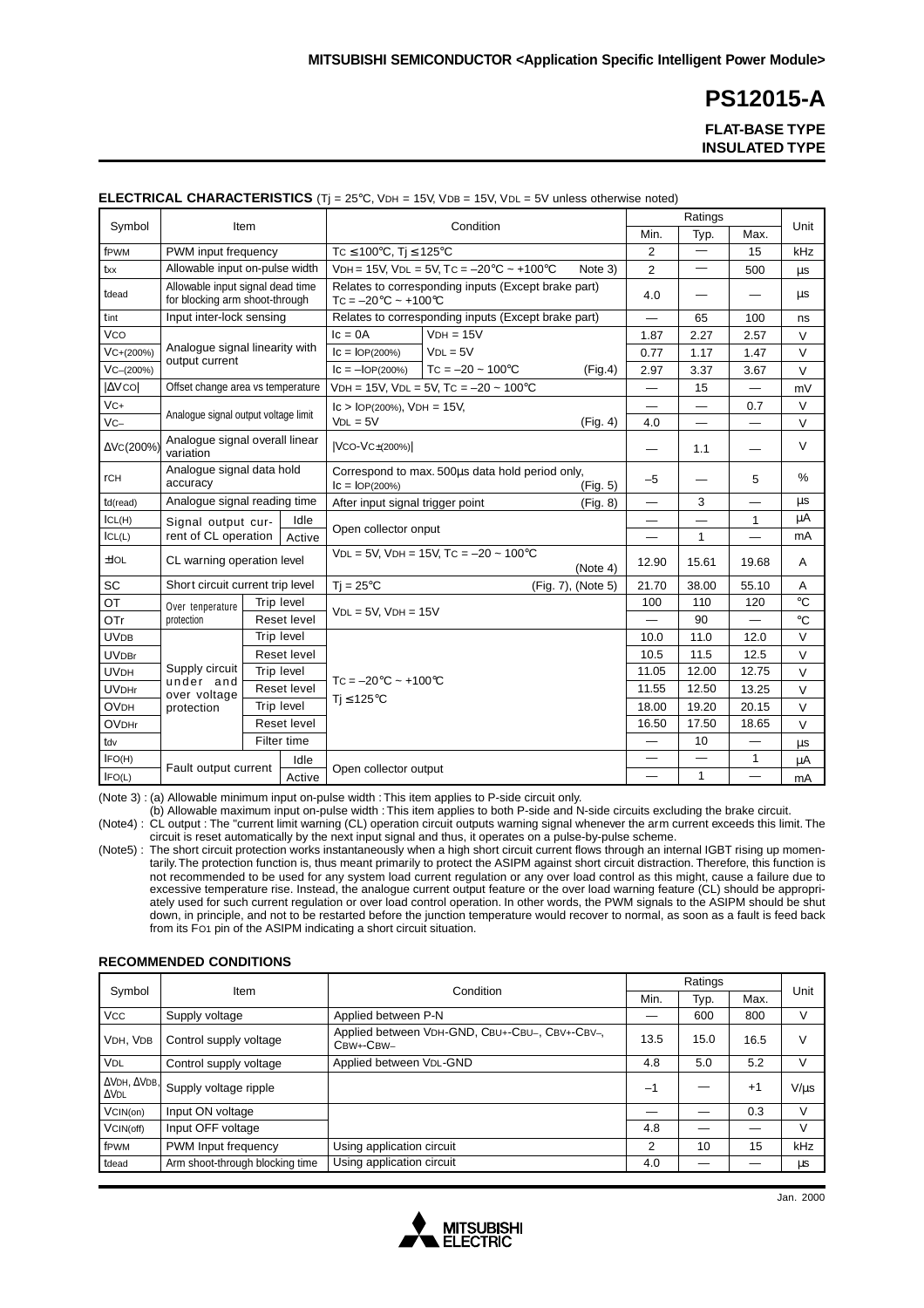**FLAT-BASE TYPE INSULATED TYPE**

### **Fig. 4 OUTPUT CURRENT ANALOGUE SIGNALING LINEARITY**



### **Fig. 5 OUTPUT CURRENT ANALOGUE SIGNALING "DATA HOLD" DEFINITION**



Note ; Ringing happens around the point where the signal output voltage changes state from "analogue" to "data hold" due to test circuit arrangement and instrumentational trouble. Therefore, the rate of change is measured at a 5 µs delayed point.<br>Therefore, the rate of change is measured at a 5 µs delayed point.<br>Therefore, the rate of change is measured at a 5 µs delayed point.

### **Fig. 6 INPUT INTERLOCK OPERATION TIMING CHART**



Note : Input interlock protection circuit ; It is operated when the input signals for any upper-arm / lower-arm pair of a phase are simultaneously in "LOW" level.

By this interlocking, both upper and lower IGBTs of this mal-triggered phase are cut off, and "FO" signal is outputted. After an "input interlock" operation the circuit is latched. The "Fo" is reset by the high-to-low going edge of either an upper-leg, or a lower-leg input, whichever comes in later.

### **Fig. 7 TIMING CHART AND SHORT CIRCUIT PROTECTION OPERATION**



Note : Short circuit protection operation. The protection operates with "FO" flag and reset on a pulse-by-pulse scheme. The protection by gate shutdown is given only to the IGBT that senses an overload (excluding the IGBT for the "Brake").